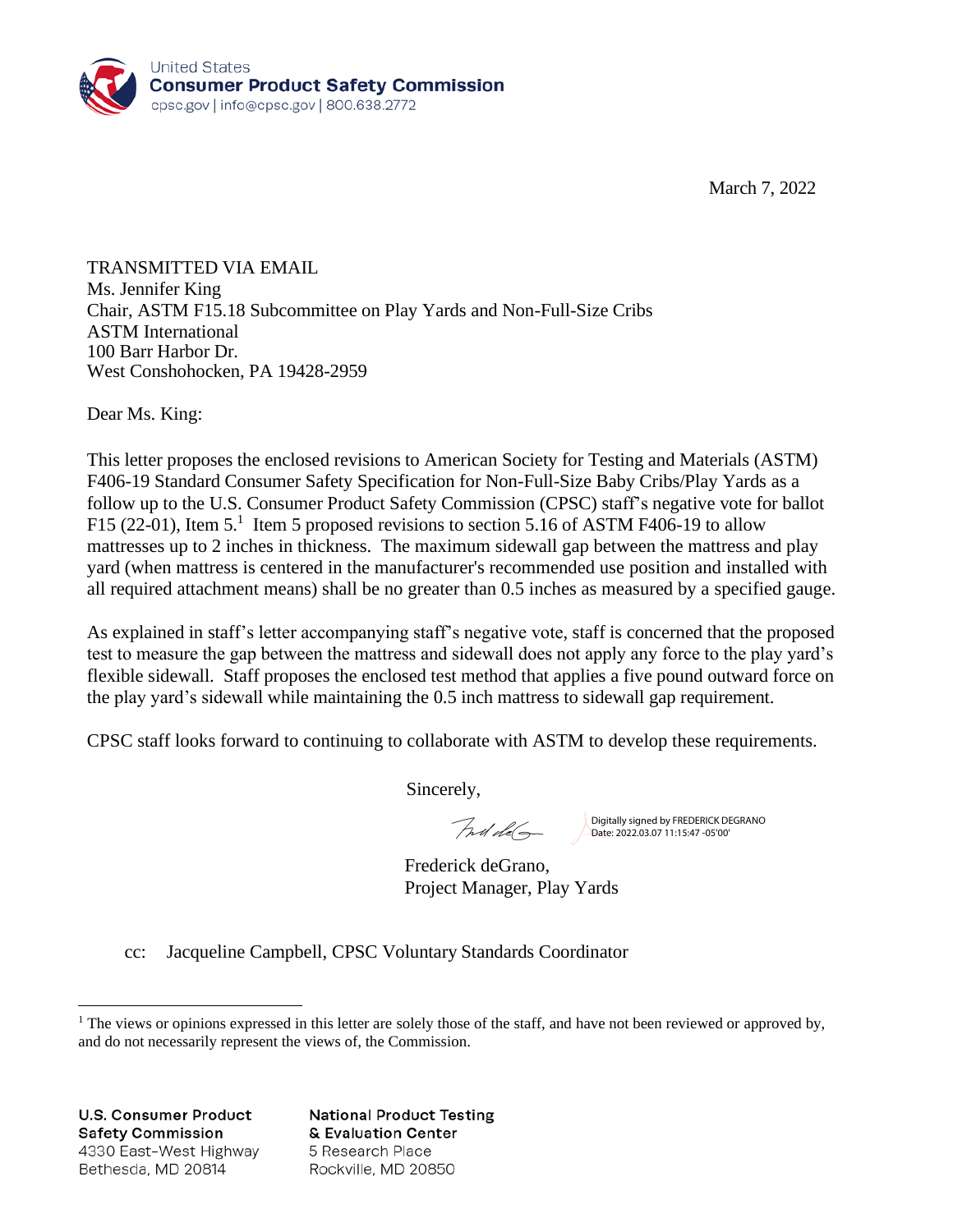## CPSC Staff Proposal

5.16.2 Mesh/fabric play yard products shall meet 5.16.2.1 or 5.16.2.2.

5.16.2.1 Mattresses up to 1.5 in. thick

5.16.2.1.1 For mesh/fabric products, the filling material of the mattress, such as foam or fiberfill shall not exceed 1 in. (25 mm) in thickness. The total thickness of the mattress, including all fabric or vinyl layers, filling material, and any structural members, such as wood or hardboard, shall not exceed 1 ½ in. (38.1mm).

5.16.2.2 Mattresses over 1.5 in. thick

5.16.2.2.1 Total thickness of the mattress, including all fabric or vinyl layers, filling material, and any structural members, such as wood or hardboard, shall not exceed 2 in. (50.8 mm).

5.16.2.2.2 Gap measurement--When a mattress is centered in the manufacturer's recommended use position, and installed with all required attachment means, no gaps greater than  $\frac{1}{2}$  in. (12.77 mm) shall be present when measured according to 8.XX.

8.XX Mattress Gap Measurement:

8.XX.1 Position the gap measurement sliding gauge shown in Figure X between the mattress and play yard sidewall at a location that is equidistant between the support structures of the play yard sidewall.

8.XX.2 Adjust the depth of the center vertical flange of the gauge to match the depth of the mattress.

8.XX.3 Insert the vertical flange of the gauge between the edge of the mattress and the play yard sidewall with the bottom of the horizontal section of the gauge flat on top of the mattress (see Figure Y).

8.XX.4 Pull the raised center section of the gauge away from the play yard sidewall until the center vertical flange contacts the edge of the mattress. While maintaining the position of the center section, apply 5 pounds (+/- 0.5 pound) of force laterally to the main gauge body towards the play yard sidewall until a static equilibrium position is reached and record the gap measurement in the loaded, static position (see Figure Z).

8.XX.5 Repeat 8.XX.3 and 4 on each of the other 3 sides of the mattress at a location that is equidistant between the support structures of the play yard sidewall.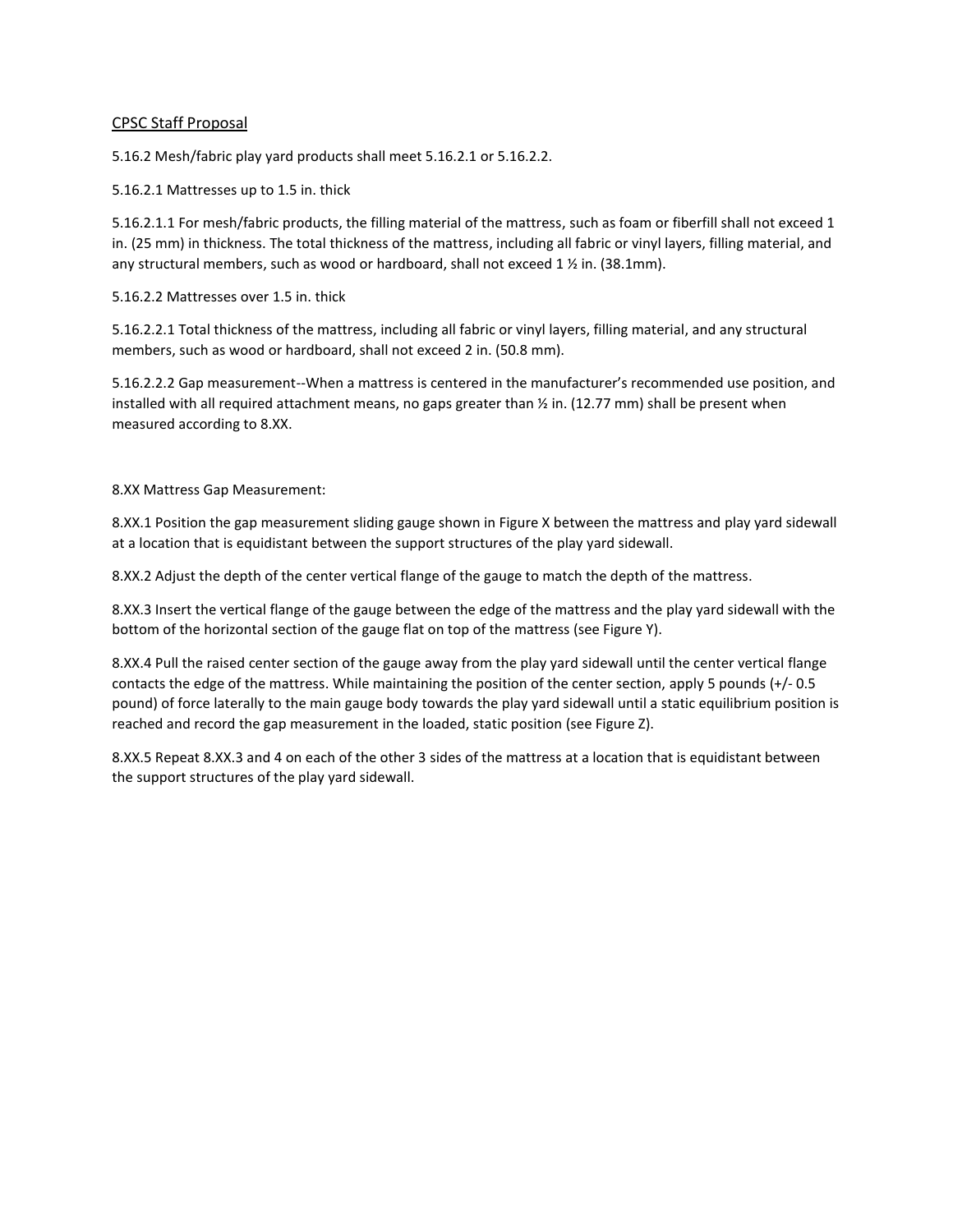



*Figure X. Gap measurement sliding gauge.*



*Figure Y. Gap measurement sliding gauge positioned with vertical flanges between edge of mattress and play yard sidewall.*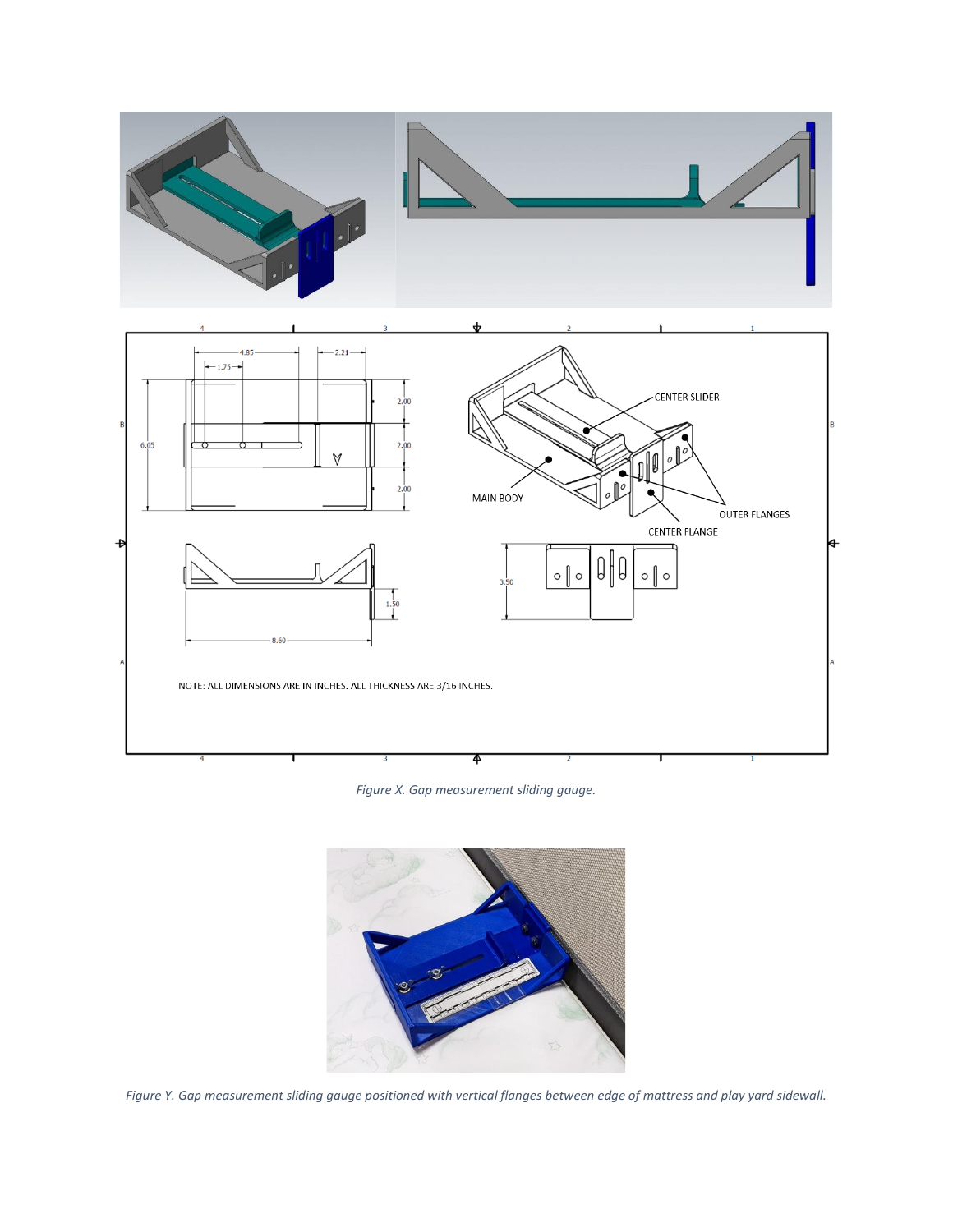

*Figure Z. Gap measurement sliding gauge with 5 lbf. applied to main gauge body towards play yard sidewall, and resulting gap measured in the loaded, static position. The raised center section of the gauge is held in place while the force is applied.*

## Rationale

The gap limitation is intended to prevent the risk of entrapment between the edge of the mattress and the play yard sidewall. Item 5 proposed a maximum dimension of 0.5 inch between the mattress and play yard sidewall when the mattress is centered and secured in the product. CPSC staff concurs that limiting the dimension between the mattress and sidewall to 0.5 inches will prevent entrapment of an infant.

To account for the flexibility typical to play yard sidewalls, staff modified the current ballot-proposed sliding gauge and test method to incorporate a horizontal force on the gauge and afford additional adjustments. As shown below i[n Figure 1,](#page-3-0) the sliding gauge placed on top of the mattress in way of the play yard sidewall measures the pocket width, "*w*," while a horizontal force of a specified magnitude is applied to the sliding gauge body.



*Figure 1. Sliding gauge gap measurement diagram*

<span id="page-3-0"></span>Staff modified the sliding gauge design to allow application of a lateral force as shown i[n Figure 1.](#page-3-0) The design allows the center sliding portion of the gauge to engage the mattress via an adjustable flange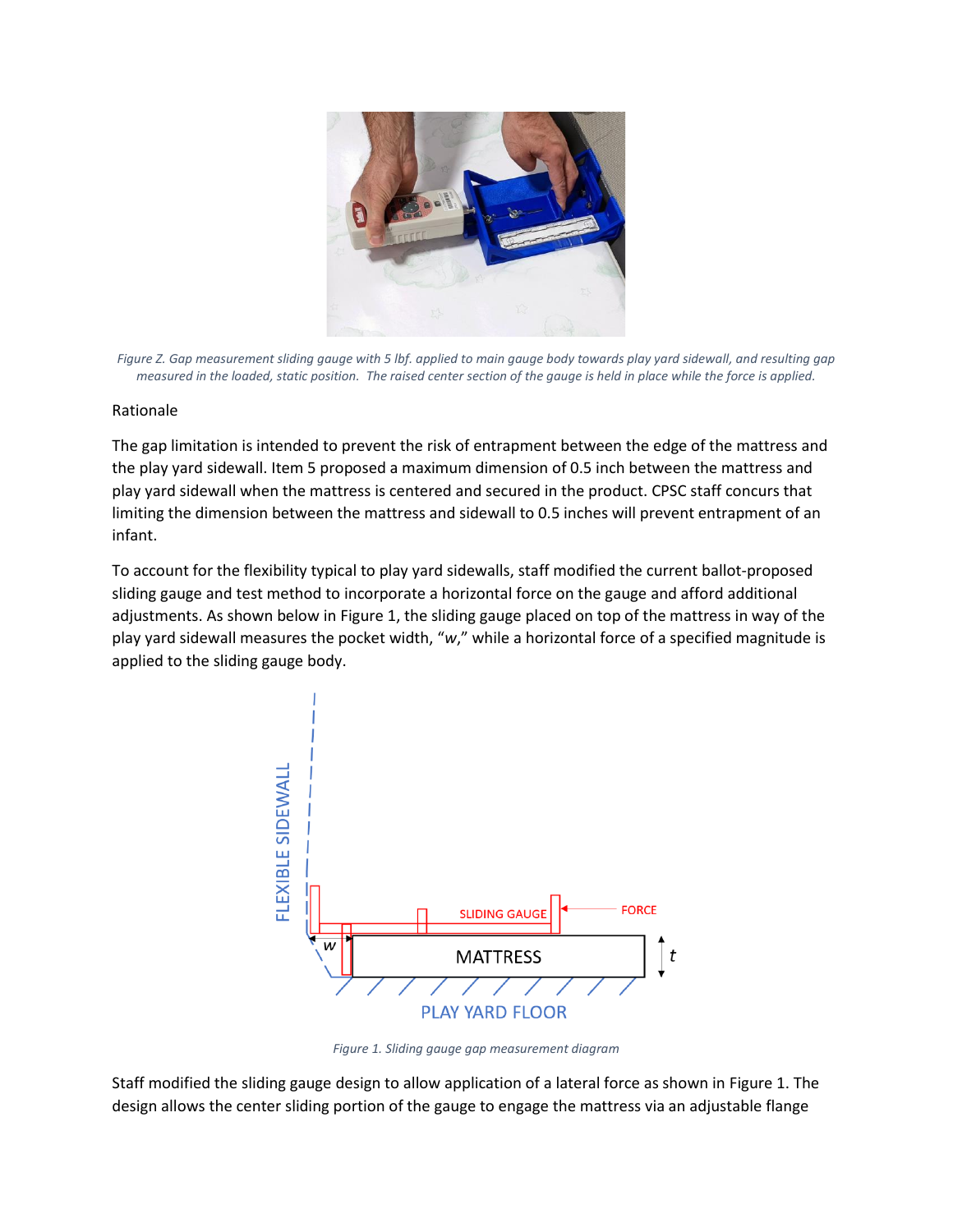extending down into the space between the mattress and the sidewall and allows the main sliding body to be pushed into the sidewall. The expanded flange of the gauge on the end opposite the sidewall provides a surface area to apply a push force via a force gauge uniformly onto the sidewall thus expanding the pocket width, *w*, until static equilibrium is reached with a specified applied force.

Staff estimated the lateral forces on the sidewall by calculating the weight of the infant leaning against the sidewall. Staff is not aware of existing data on dynamic forces due to an infant rolling or pushing against the sidewall. Therefore, staff focused on the side forces generated by the static weight of an infant leaning against a vertical sidewall.

Calculated force:



*Figure 2. Force calculation freebody diagram*

Assuming a rigid infant body that is static and not sliding, staff calculated that the maximum horizontal component of the infant's weight against a vertical sidewall is below. Staff determined that infants between 2 and 6 months old are developing new skills in stages, such as rolling over and crawling. Therefore, in this age range, infants may end up in hazardous gaps from which they cannot extricate themselves.

- 4.3 lbs for 6-month-old weighing 17.2 lbs. at 45-degree lean
- $\bullet$  4.4 lbs for a 50<sup>th</sup> percentile 6-month-old male weighing 17.6 lbs. at 45-degree lean
- 5.05 lbs for a 95th percentile 3-5-month-old male weighing 20.2 lbs. at 45-degree lean

## Empirical Measurements

Staff conducted laboratory testing in which staff placed a CRABI dummy (17.2 lb. weight), representing 50th percentile 6-month-old male, in various positions against a vertical force plate to measure the lateral loads generated by the dummy leaning against a sidewall. $<sup>1</sup>$  As shown in [Figure 3,](#page-5-0) the test fixture</sup>

<sup>&</sup>lt;sup>1</sup> The CRABI (Child Restraint Airbag Interaction) Child Anthropomorphic Test Devices (ATD) are commonly known as crash test dummies and were developed to evaluate child restraint systems in automotive crash testing. In 1990 the Society of Automotive Engineers (SAE) Mechanical Human Simulation Subcommittee formed the Infant Dummy Task Group. The group developed design specifications for three sizes of infant dummies: a 6-month-old, 12-month-old, and 18-month old. The group approved the weight distribution and scaling methods.